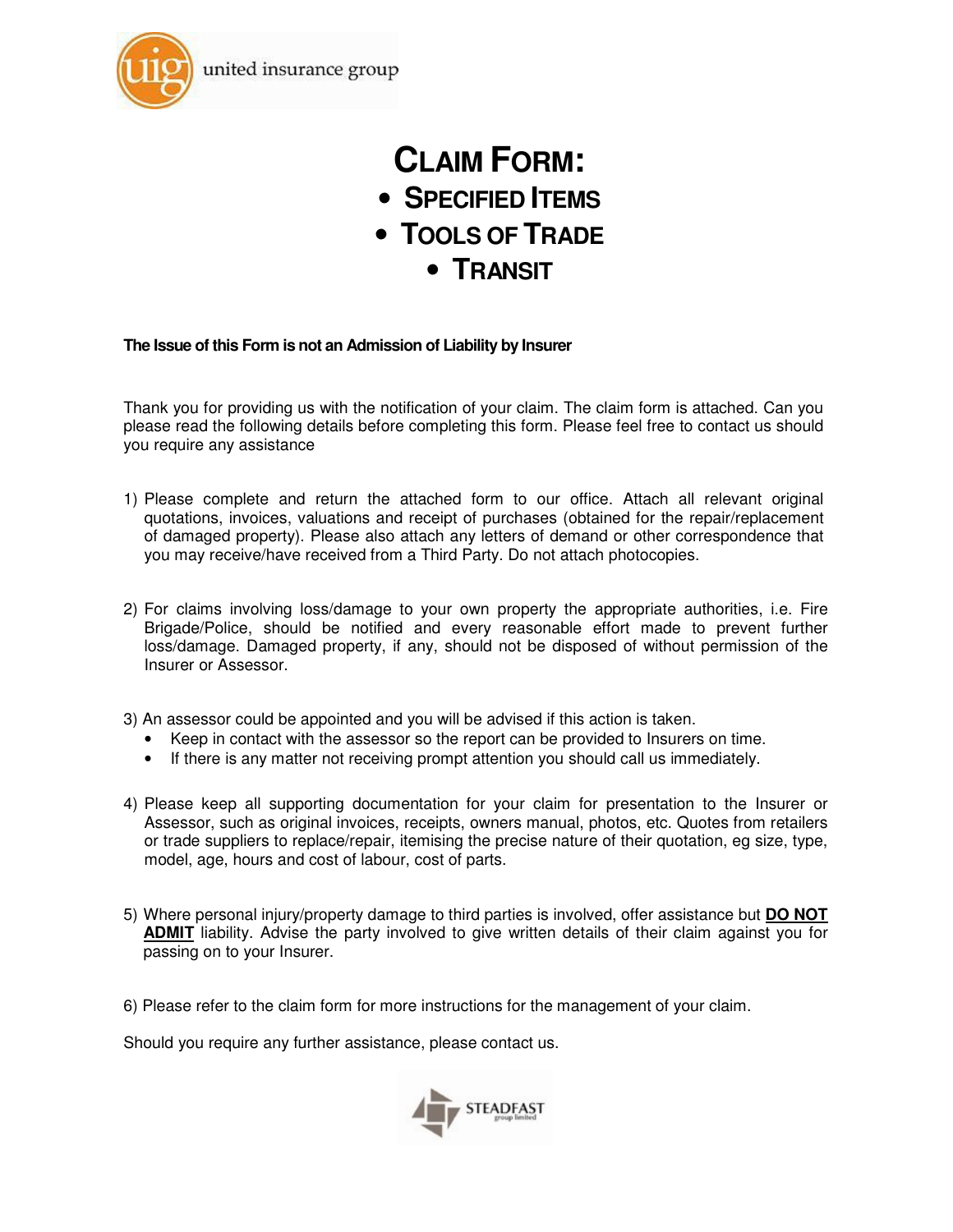

**CLAIM FORM:** 

- **SPECIFIED ITEMS**
- **TOOLS OF TRADE**
- **TRANSIT**

#### **The Issue of this Form is not an Admission of Liability by Insurer**

## **Policy # :**

#### **Claim # :**

Please complete and return this claim form as soon as possible, so that your claim will receive prompt consideration by the Insurers.

# **THE INSURED**

|  |                                                                         | Surname _______________________________Other Names ______________________________Mr,Mrs,Miss,Ms                                                                                                                                          |                                                                 |
|--|-------------------------------------------------------------------------|------------------------------------------------------------------------------------------------------------------------------------------------------------------------------------------------------------------------------------------|-----------------------------------------------------------------|
|  |                                                                         |                                                                                                                                                                                                                                          |                                                                 |
|  |                                                                         |                                                                                                                                                                                                                                          | Post Code __________                                            |
|  |                                                                         |                                                                                                                                                                                                                                          |                                                                 |
|  |                                                                         |                                                                                                                                                                                                                                          |                                                                 |
|  |                                                                         |                                                                                                                                                                                                                                          |                                                                 |
|  |                                                                         | Email ________________________________Contact Name _____________________________                                                                                                                                                         |                                                                 |
|  | Are you registered for GST?<br>No $\Box$ Yes $\Box$ > What is your ABN? | : : : : : : : : : : : :                                                                                                                                                                                                                  |                                                                 |
|  |                                                                         | Have you claimed an input tax credit on the GST amount applicable to this policy?<br>No $\Box$ Yes $\Box$ > Is the amount claimed less than 100% No $\Box$ Yes $\Box$ > Specify amount<br>Of the GST applicable to the premium? claimed: | $\%$                                                            |
|  | No $\Box$ Yes $\Box$ > Is the amount claimable<br>less than 100%        | Are you entitled to claim an input tax credit for the repairs or replacement of the vehicle?                                                                                                                                             | No $\Box$ Yes $\Box$ > Specify amount<br>$\%$<br>claimed: _____ |

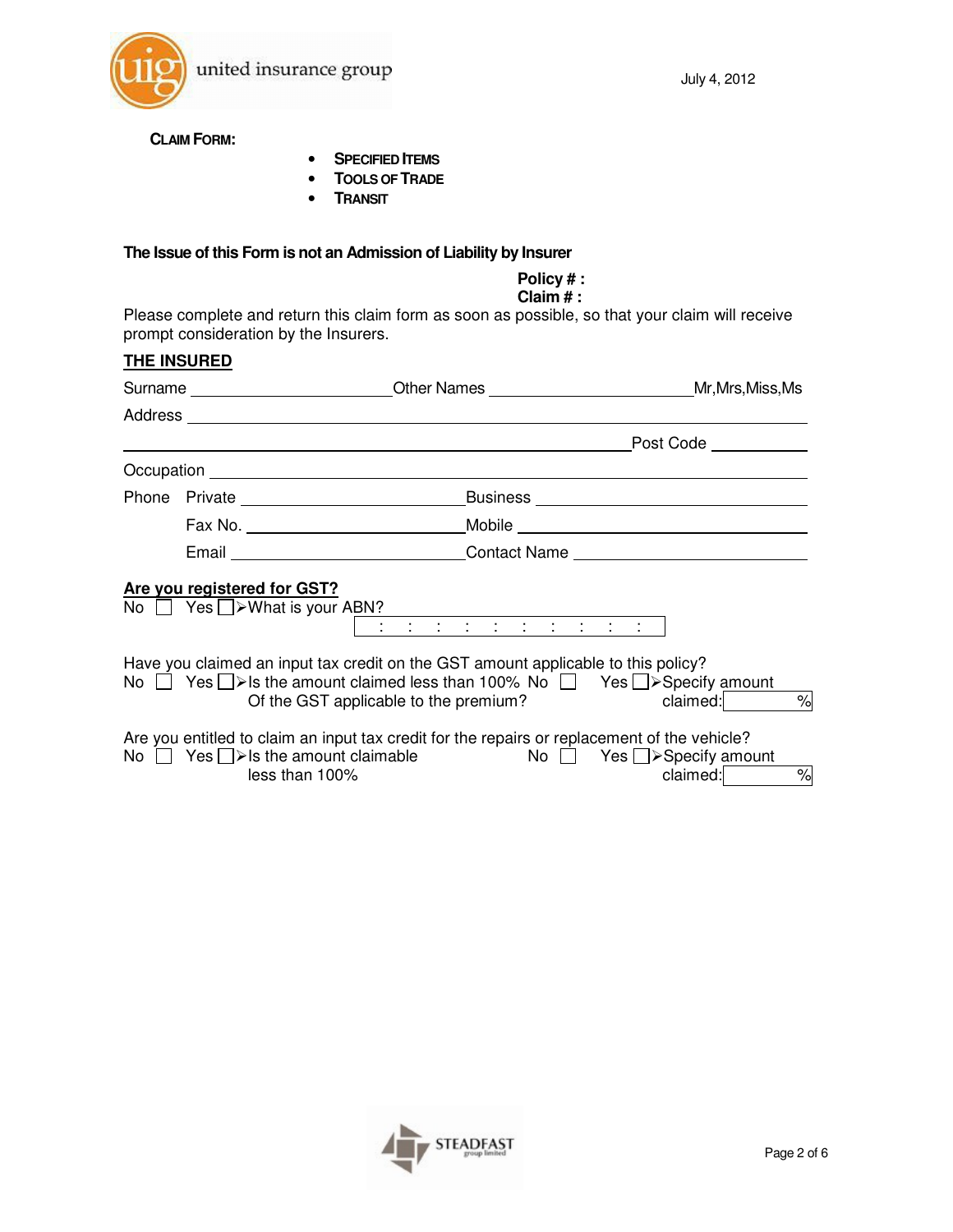

#### **DETAILS OF LOSS / DAMAGE**

Policy number and where issued \_\_\_\_\_\_\_\_\_\_

Address or Location where loss or damage occurred \_\_\_\_\_\_\_\_\_\_

Full particulars of circumstances giving rise to the loss or the damage (list individual items on back hereof)

When did the Loss / Damage occur  $\frac{1}{2}$  /  $\frac{1}{2}$  /  $\frac{1}{2}$  Time  $\frac{1}{2}$  am/pm

#### **If the claim has arisen from theft**

Date police and parties contacted:  $\frac{1}{2}$  /  $\frac{1}{2}$  /  $\frac{1}{2}$ 

Please give details, including name of station and officer \_\_\_\_\_\_\_\_\_\_

Results of claim made against any third parties (give details) and attach copies of correspondence

Was the loss caused by forcible entry into vehicle or premises? \_\_\_\_\_\_\_\_\_\_

If theft from vehicle – where and for what period was the vehicle parked

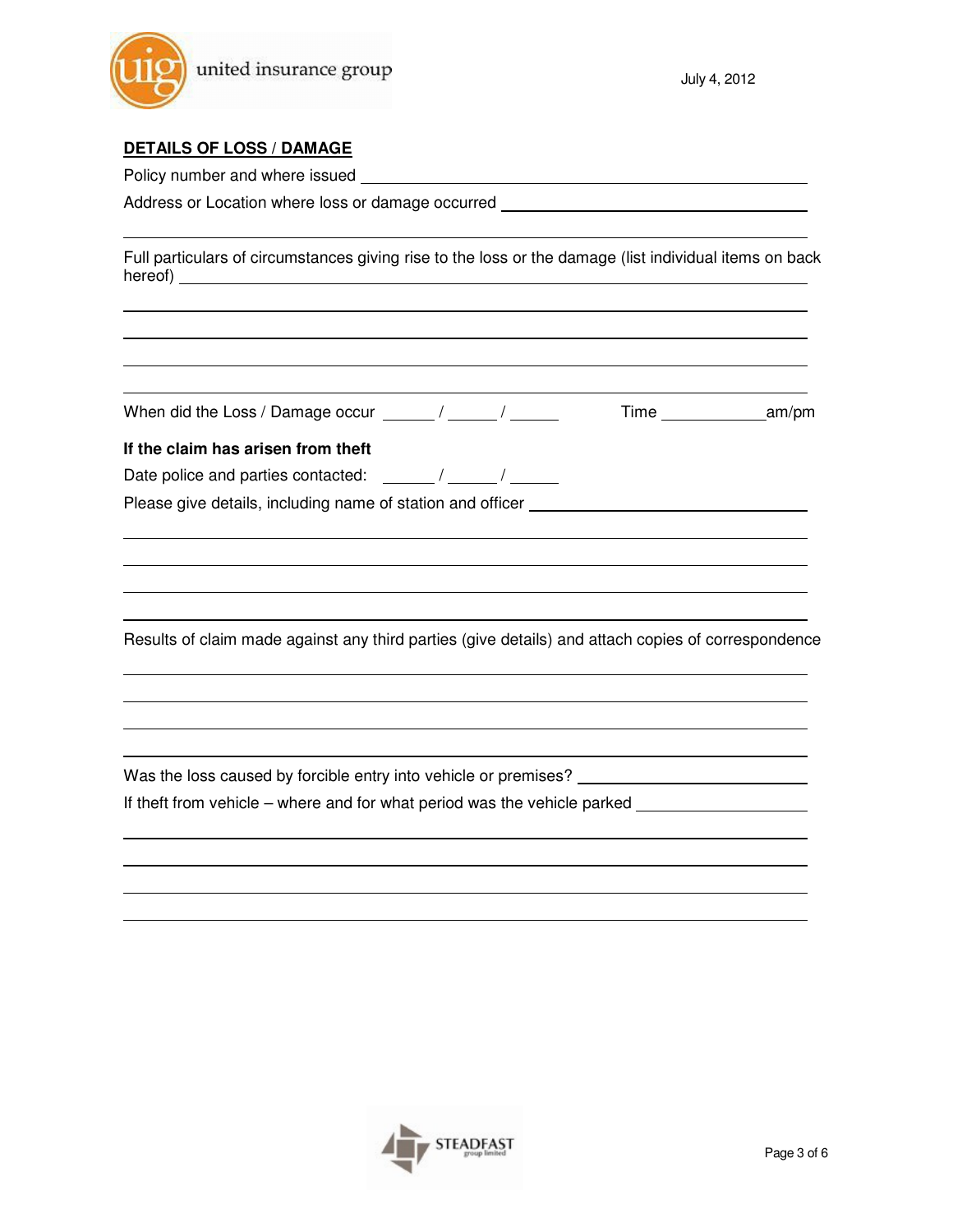

| Are you insured against theft, loss or damage with any other company or<br>underwriter?                    | No l | Yes |  |  |  |  |  |
|------------------------------------------------------------------------------------------------------------|------|-----|--|--|--|--|--|
|                                                                                                            |      |     |  |  |  |  |  |
| State fully the exact cause and nature of Loss / Damage and action taken after Loss / Damage<br>discovered |      |     |  |  |  |  |  |
|                                                                                                            |      |     |  |  |  |  |  |
|                                                                                                            |      |     |  |  |  |  |  |
|                                                                                                            |      |     |  |  |  |  |  |
|                                                                                                            |      |     |  |  |  |  |  |
|                                                                                                            |      |     |  |  |  |  |  |
|                                                                                                            |      |     |  |  |  |  |  |

**To avoid unnecessary delay in processing your claim, it is important that you attach documentation to support:** 

- **Ownership of all property claimed, e.g. Original invoices, owners manuals, photos, receipts, etc…**
- **The repair / replacement of your loss. e.g. Original invoices, receipts, etc… by trade suppliers / repairers – itemising the precise nature of their quotation or work under taken e.g. Size, model, type, age, hours, cost of labour, parts, prices…**

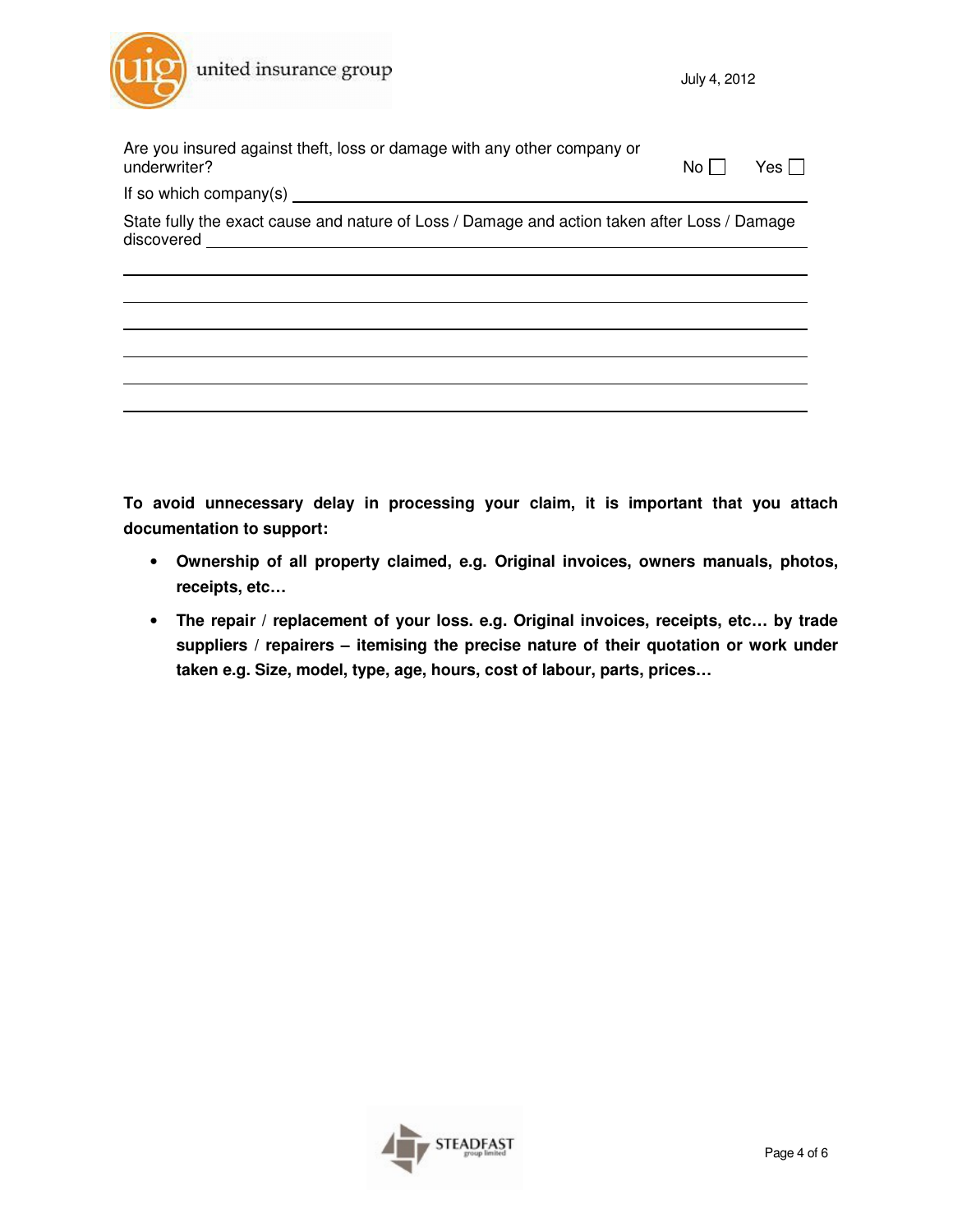

#### **PRIVACY**

The Privacy Act 1988 requires us to tell you that we as broker and the insurer collect your personal and sensitive information in order to calculate your loss and entitlements, determine the insurer's liability, compile data and handle claims.

When handling claims we and the insurer may have to disclose your personal and other information to third parties such as other insurers, reinsurers, loss adjusters, external claims data collectors, investigators and agents, or other parties as required by law.

Where you give us information about other persons you must have their consent to this and provide it on their behalf. If not, you must tell us.

You have the right to seek access to your personal information and to correct it at any time. Please contact us to advise if any changes are required.

#### **DISPUTE RESOLUTION**

Disputes are not an everyday occurrence. However insurers provide an internal dispute resolution process should any dispute arise. Please feel free to ask for details.

If you are not satisfied with the outcome of that process, we will advise you how to contact the insurance industry's external independent complaints scheme (subject to eligibility).

#### **DECLARATION**

I/We the insured do solemnly and sincerely declare that I/We have complied with the conditions and warranties (if any) of the policy and in no matter deliberately caused the said loss or damage or sought unjustly to benefit thereby by any fraud or misrepresentation and that the information shown on the form is true and the I/We have not concealed any information relating to this claim. I/We understand that this claim may be refused if the information is untrue, inaccurate or concealed.

Further it is understood and agreed that if any property claimed for is subsequently recovered in an undamaged condition I/We will immediately refund the company any sum which may have been paid to me/us in respect to such property. In the event of any property being recovered in damaged condition I/We will immediately hand the same over to the company for disposal as may be agreed.

I/We acknowledge that I/we have read and understood the Privacy Act information referred to above and consent to the collection, storage, use and disclosure of personal and sensitive information of all persons affected by this claim.

I/We acknowledge that if I/We do not agree to the collection of this personal and sensitive information, then the broker and the insurer will be unable to process my/our claim.

Insured's Signature **Date** Date **Date** Date **Date**